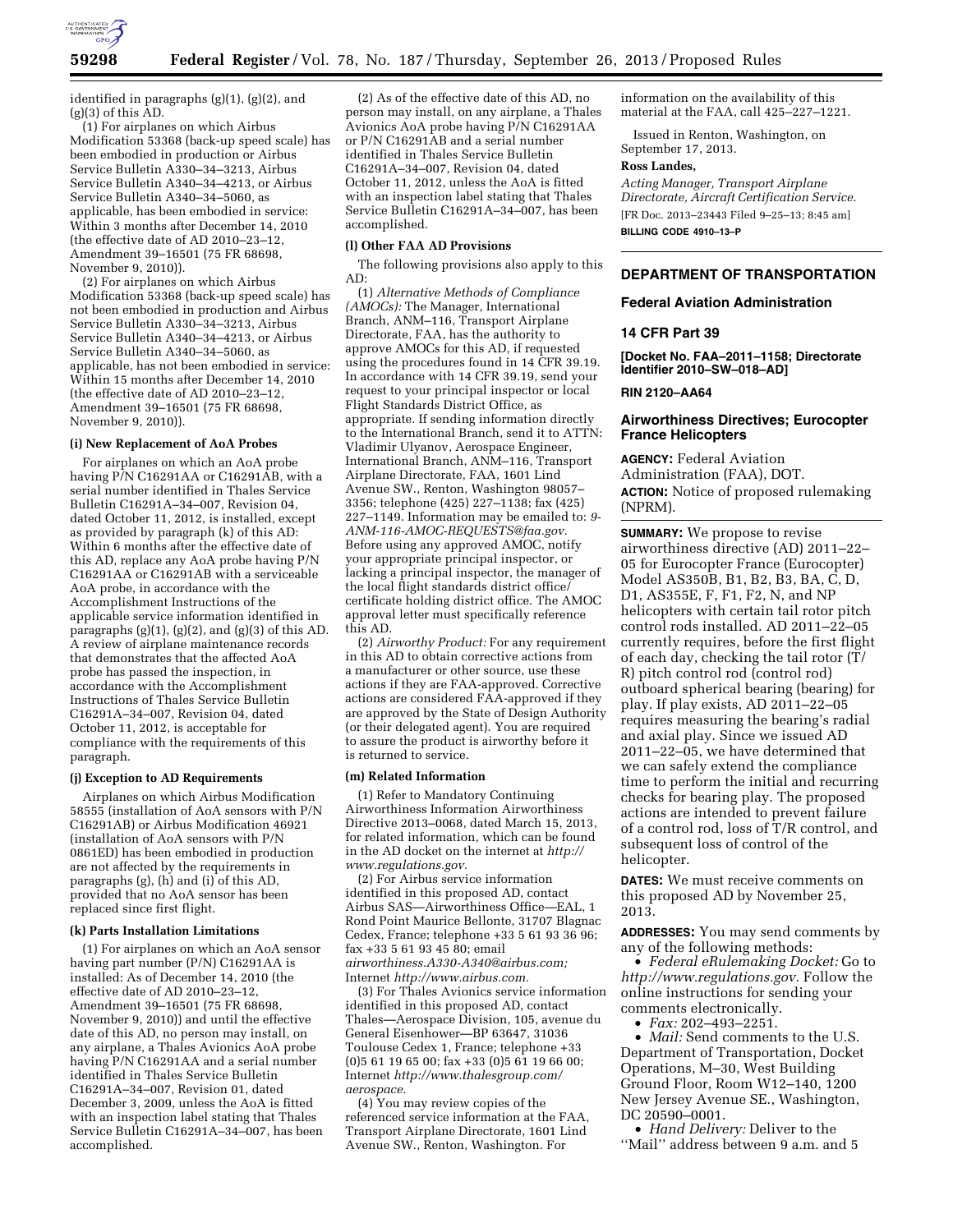p.m., Monday through Friday, except Federal holidays.

## **Examining the AD Docket**

You may examine the AD docket on the Internet at *[http://](http://www.regulations.gov) [www.regulations.gov](http://www.regulations.gov)* or in person at the Docket Operations Office between 9 a.m. and 5 p.m., Monday through Friday, except Federal holidays. The AD docket contains this proposed AD, the foreign authority's AD, the economic evaluation, any comments received and other information. The street address for the Docket Operations Office (telephone 800–647–5527) is in the **ADDRESSES** section. Comments will be available in the AD docket shortly after receipt.

For service information identified in this proposed AD, contact American Eurocopter Corporation, 2701 N. Forum Drive, Grand Prairie, TX 75052; telephone (972) 641–0000 or (800) 232– 0323; fax (972) 641–3775; or at *[http://](http://www.eurocopter.com/techpub) [www.eurocopter.com/techpub.](http://www.eurocopter.com/techpub)* You may review service information at the FAA, Office of the Regional Counsel, Southwest Region, 2601 Meacham Blvd., Room 663, Fort Worth, Texas 76137.

## **FOR FURTHER INFORMATION CONTACT:**

Robert Grant, Aviation Safety Engineer, Safety Management Group, FAA, 2601 Meacham Blvd., Fort Worth, Texas 76137; telephone (817) 222–5110; email *[robert.grant@faa.gov.](mailto:robert.grant@faa.gov)* 

## **SUPPLEMENTARY INFORMATION:**

#### **Comments Invited**

We invite you to participate in this rulemaking by submitting written comments, data, or views. We also invite comments relating to the economic, environmental, energy, or federalism impacts that might result from adopting the proposals in this document. The most helpful comments reference a specific portion of the proposal, explain the reason for any recommended change, and include supporting data. To ensure the docket does not contain duplicate comments, commenters should send only one copy of written comments, or if comments are filed electronically, commenters should submit only one time.

We will file in the docket all comments that we receive, as well as a report summarizing each substantive public contact with FAA personnel concerning this proposed rulemaking. Before acting on this proposal, we will consider all comments we receive on or before the closing date for comments. We will consider comments filed after the comment period has closed if it is possible to do so without incurring expense or delay. We may change this

proposal in light of the comments we receive.

## **Discussion**

On October 12, 2011, we issued AD 2011–22–05, Amendment 39–16847 (76 FR 70046, November 10, 2011) for Eurocopter Model AS350B, B1, B2, B3, BA, C, D, D1, AS355E, F, F1, F2, N, and NP helicopters with certain T/R control rods installed. AD 2011–22–05 requires the following actions:

• Before the first flight of each day, checking the control rod bearing for play on the helicopter, by observation and feel, by slightly moving the TR blade in the flapping axis while monitoring the bearing for movement.

• If the Teflon cloth is coming out of its position within the bearing or if there is discoloration or scoring, replacing the control rod assembly before further flight.

• If play is detected, having a mechanic remove the control rod from the helicopter, and using a dial indicator, measuring the control rod bearing wear. If the radial play exceeds 0.008 inch or axial play exceeds 0.016 inch, replacing the control rod with an airworthy control rod before further flight.

• Thereafter, at intervals not to exceed 30 hours time-in-service (TIS), repeating the requirement to remove the control rod and measuring the bearing for wear using a dial indicator.

AD 2011–22–05 was prompted by the issuance of AD No. 2010–0006, dated January 7, 2010, by the European Aviation Safety Agency (EASA), which is the Technical Agent for the Member States of the European Union. The EASA AD was issued to correct an unsafe condition for certain Eurocopter helicopters. EASA advised that a pilot of a Eurocopter Model AS350 helicopter felt slight vibrations in the pedal unit in flight. A few minutes later, the vibration level increased and the pilot carried out a precautionary autorotation landing. After landing, it was discovered that one TR pitch-change link was damaged, the tailboom cone was missing, and there was an impact mark on the tailboom. Further investigation revealed the affected TR pitch-change link showed extensive wear on the ball-joint. EASA advised that this condition, if not detected and corrected, could lead to loss of the anti-torque function and possible loss of control of the helicopter.

## **Actions Since AD 2011–22–05 Was Issued**

Since we issued AD 2011–22–05 (76 FR 70046, November 10, 2011), we have determined that we can safely extend the compliance time for the initial

bearing play check and the interval for recurring checks to 30 hours TIS. We also received several requests for alternative methods of compliance regarding the bearing play check, and as a result this proposed AD would clarify the requirements of that check. We removed a previous requirement that if the Teflon cloth is coming out of its normal position within the bearing, or if there is discoloration or scoring on the bearing, that the control rod be replaced with an airworthy rod before further flight.

## **FAA's Determination**

These helicopters have been approved by the aviation authority of France and are approved for operation in the United States. Pursuant to our bilateral agreement with France, EASA, its technical representative, has notified us of the unsafe condition described in its AD. We are proposing this AD because we evaluated all known relevant information and determined that an unsafe condition is likely to exist or develop on other products of the same type design.

## **Related Service Information**

Eurocopter has issued Alert Service Bulletin (ASB) No. 05.00.60 for the Model AS350 series helicopters, and ASB No. 05.00.56 for the Model AS355 series helicopters, both dated December 9, 2009. These ASBs specify performing an initial and recurring check for play in the pitch-change links. If axial play in the ball-joint is detectable, the ASBs specify removing the pitch-change link and measuring the bearing wear using a dial indicator. EASA classified these ASBs as mandatory and issued EASA AD No. 2010–0006 to ensure the continued airworthiness of these helicopters.

#### **Proposed AD Requirements**

This proposed AD would clarify the requirements of AD 2011–22–05, extend the compliance time for the bearing play checks to 30 hours TIS, and remove the requirement to replace the control rod if the Teflon cloth is out of position or if there is discoloration or scoring on the bearing.

#### **Costs of Compliance**

We estimate that this proposed AD would affect 936 helicopters of U.S. Registry and that labor costs will average \$85 a work-hour. We estimate, per helicopter, it will take minimal work-hours to do the check, 1 workhour to measure the bearing play, and 1 work-hour to replace 1 control rod. The average labor rate is \$85 per workhour. Required parts will cost about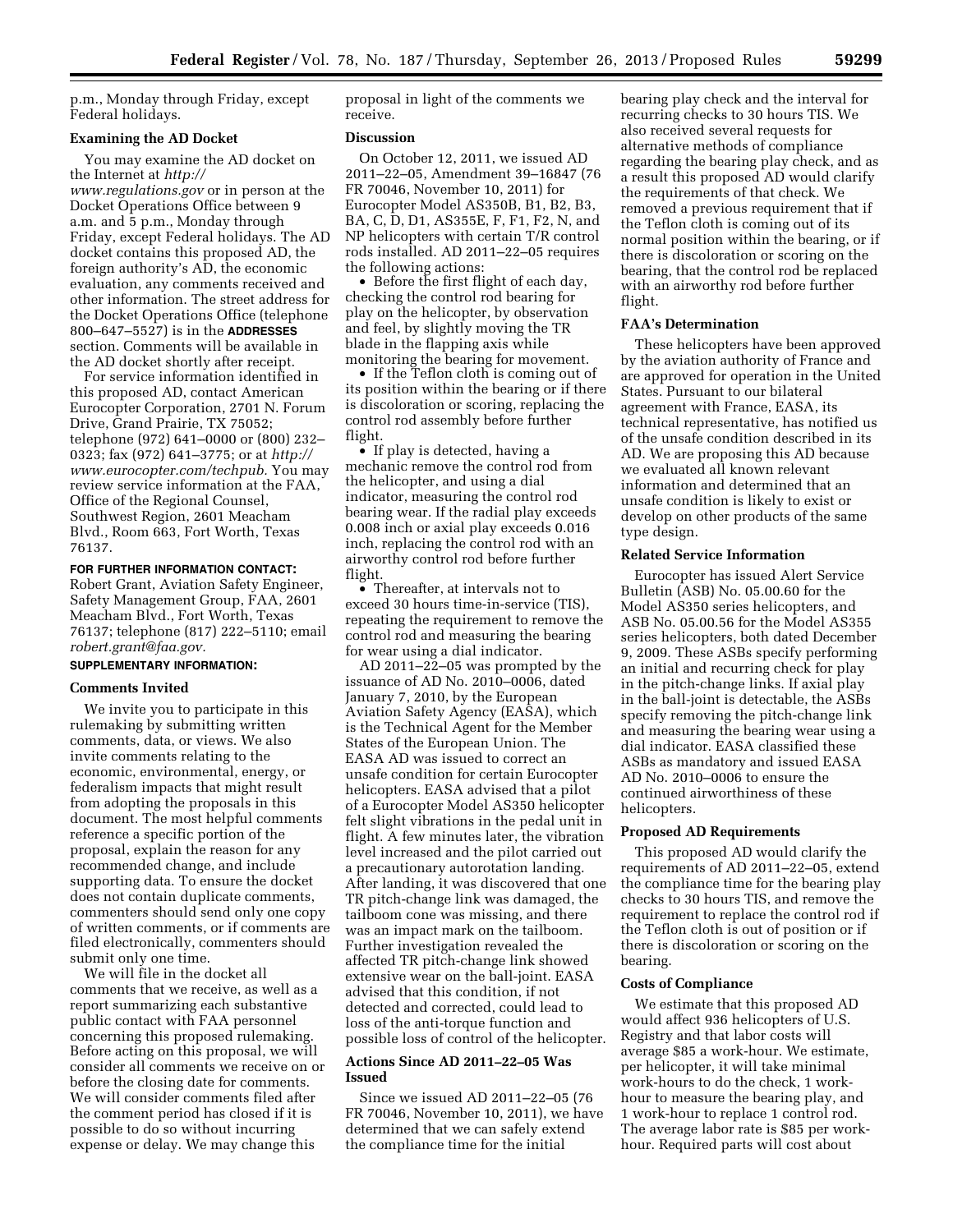\$1,724 to replace a control rod per helicopter. Based on these figures, we estimate the cost of this AD on U.S. operators is minimal for the check. Measuring the bearing play, if needed, would cost \$85 per helicopter, and replacing 1 control rod would cost \$1,809 per helicopter.

## **Authority for This Rulemaking**

Title 49 of the United States Code specifies the FAA's authority to issue rules on aviation safety. Subtitle I, section 106, describes the authority of the FAA Administrator. ''Subtitle VII: Aviation Programs,'' describes in more detail the scope of the Agency's authority.

We are issuing this rulemaking under the authority described in ''Subtitle VII, Part A, Subpart III, Section 44701: General requirements.'' Under that section, Congress charges the FAA with promoting safe flight of civil aircraft in air commerce by prescribing regulations for practices, methods, and procedures the Administrator finds necessary for safety in air commerce. This regulation is within the scope of that authority because it addresses an unsafe condition that is likely to exist or develop on products identified in this rulemaking action.

## **Regulatory Findings**

We determined that this proposed AD would not have federalism implications under Executive Order 13132. This proposed AD would not have a substantial direct effect on the States, on the relationship between the national Government and the States, or on the distribution of power and responsibilities among the various levels of government.

For the reasons discussed, I certify this proposed regulation:

1. Is not a ''significant regulatory action'' under Executive Order 12866;

2. Is not a ''significant rule'' under the DOT Regulatory Policies and Procedures (44 FR 11034, February 26, 1979);

3. Will not affect intrastate aviation in Alaska to the extent that it justifies making a regulatory distinction; and

4. Will not have a significant economic impact, positive or negative, on a substantial number of small entities under the criteria of the Regulatory Flexibility Act.

We prepared an economic evaluation of the estimated costs to comply with this proposed AD and placed it in the AD docket.

## **List of Subjects in 14 CFR Part 39**

Air transportation, Aircraft, Aviation safety, Incorporation by reference, Safety.

#### **The Proposed Amendment**

Accordingly, under the authority delegated to me by the Administrator, the FAA proposes to amend 14 CFR part 39 as follows:

## **PART 39—AIRWORTHINESS DIRECTIVES**

■ 1. The authority citation for part 39 continues to read as follows:

**Authority:** 49 U.S.C. 106(g), 40113, 44701.

#### **§ 39.13 [Amended]**

■ 2. The FAA amends § 39.13 by removing Airworthiness Directive (AD) 2011–22–05, Amendment 39 16847 (76 FR 70046, November 10, 2011), and adding the following new AD:

**Eurocopter France:** Docket No. FAA–2011– 1158; Directorate Identifier 2010–SW– 018–AD.

#### **(a) Applicability**

This AD applies to Eurocopter France (Eurocopter) Model AS350B, B1, B2, B3, BA, C, D, D1; and Model AS355E, F, F1, F2, N, and NP helicopters; with tail rotor (T/R) pitch control rod (control rod), part number

(P/N) 350A33–2100–00, –01, –02, –03, –04; P/N 350A33–2121–00, –01, –02; P/N 350A33–2143–00; or P/N 350A33–2145–00 or –01, installed; certificated in any category.

## **(b) Unsafe Condition**

This AD defines the unsafe condition as excessive play in the control rod. This condition could result in failure of a T/R control rod, loss of T/R control, and subsequent loss of control of the helicopter.

#### **(c) Affected ADs**

This AD revises AD 2011–22–05 (76 FR 70046, November 10, 2011), Amendment 39– 16847, Docket No. FAA–2011–1158, Directorate Identifier 2010–SW–018–AD.

#### **(d) Comments Due Date**

We must receive comments by November 25, 2013.

#### **(e) Compliance**

You are responsible for performing each action required by this AD within the specified compliance time unless it has already been accomplished prior to that time.

#### **(f) Required Actions**

(1) Within 30 hours time-in-service (TIS) and, if no bearing play is detected, thereafter at intervals not to exceed 30 hours TIS, place the T/R pedals in the neutral position. If the helicopter is fitted with a T/R load compensator, discharge the accumulator as described in the rotorcraft flight manual. Check the control rod bearing (bearing) for play on the helicopter, by observation and feel, by slightly moving the T/R blade in the flapping axis while monitoring the bearing for movement. See the following Figure 1 to Paragraph (f) of this AD. The actions required by this paragraph of may be performed by the owner/operator (pilot) holding at least a private pilot certificate, and must be entered into the helicopter maintenance records showing compliance with this AD in accordance with  $14$  CFR  $43.9(a)(1)–(4)$  and  $14$ CFR 91.417(a) $(2)(v)$ . The record must be maintained as required by 14 CFR 91.417, 121.380, or 135.439.

**BILLING CODE 4910–13–P**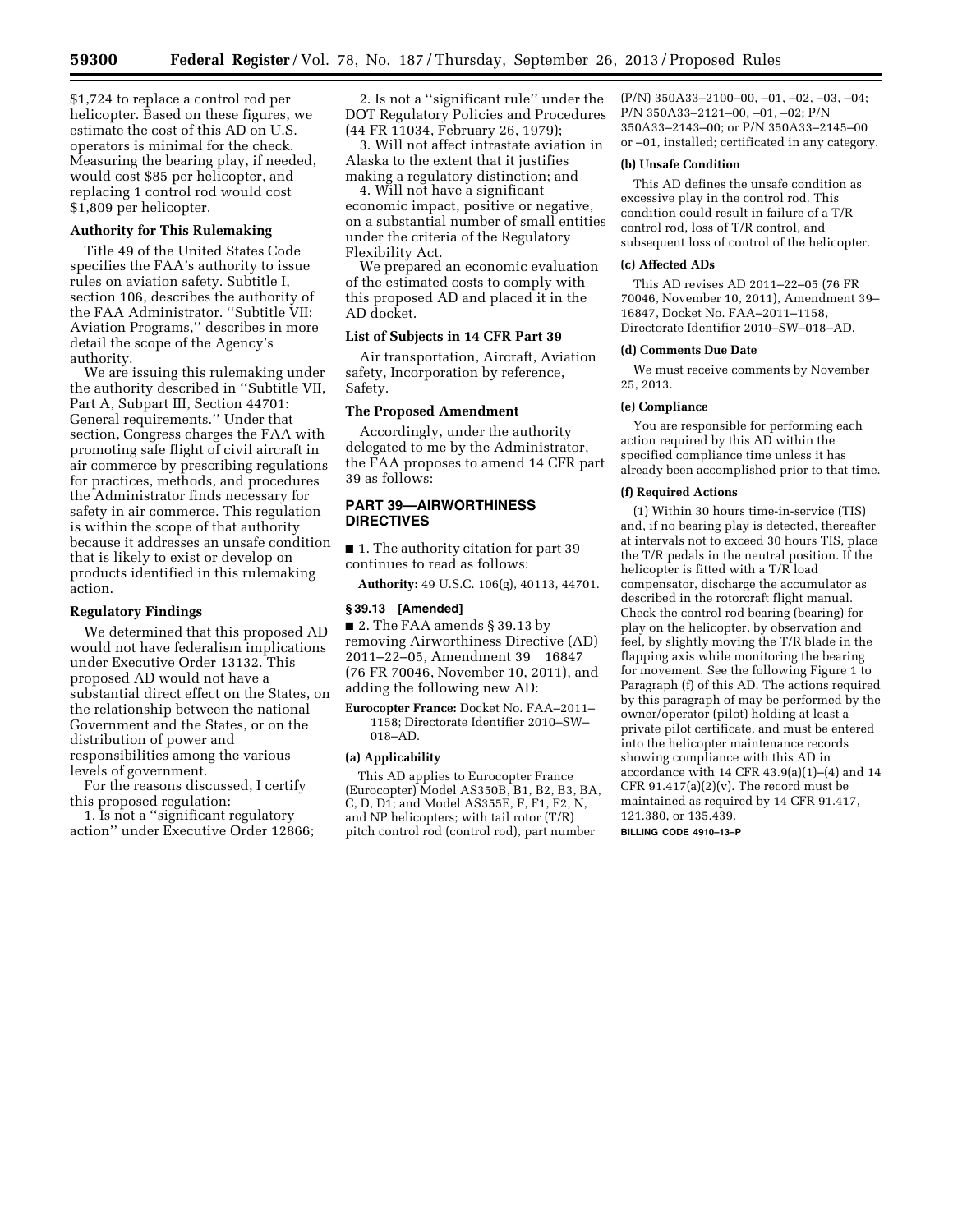

# Manual Check for Play of the Tail Rotor Pitch Control Rod Figure 1 to Paragraph (f)

(2) If a pilot or mechanic detects play in the bearing, before the next flight, a mechanic must remove the control rod from the

helicopter, and using a dial indicator, measure the bearing wear according to the following and as shown in Figures 2 and 3 to Paragraph (f) of this AD: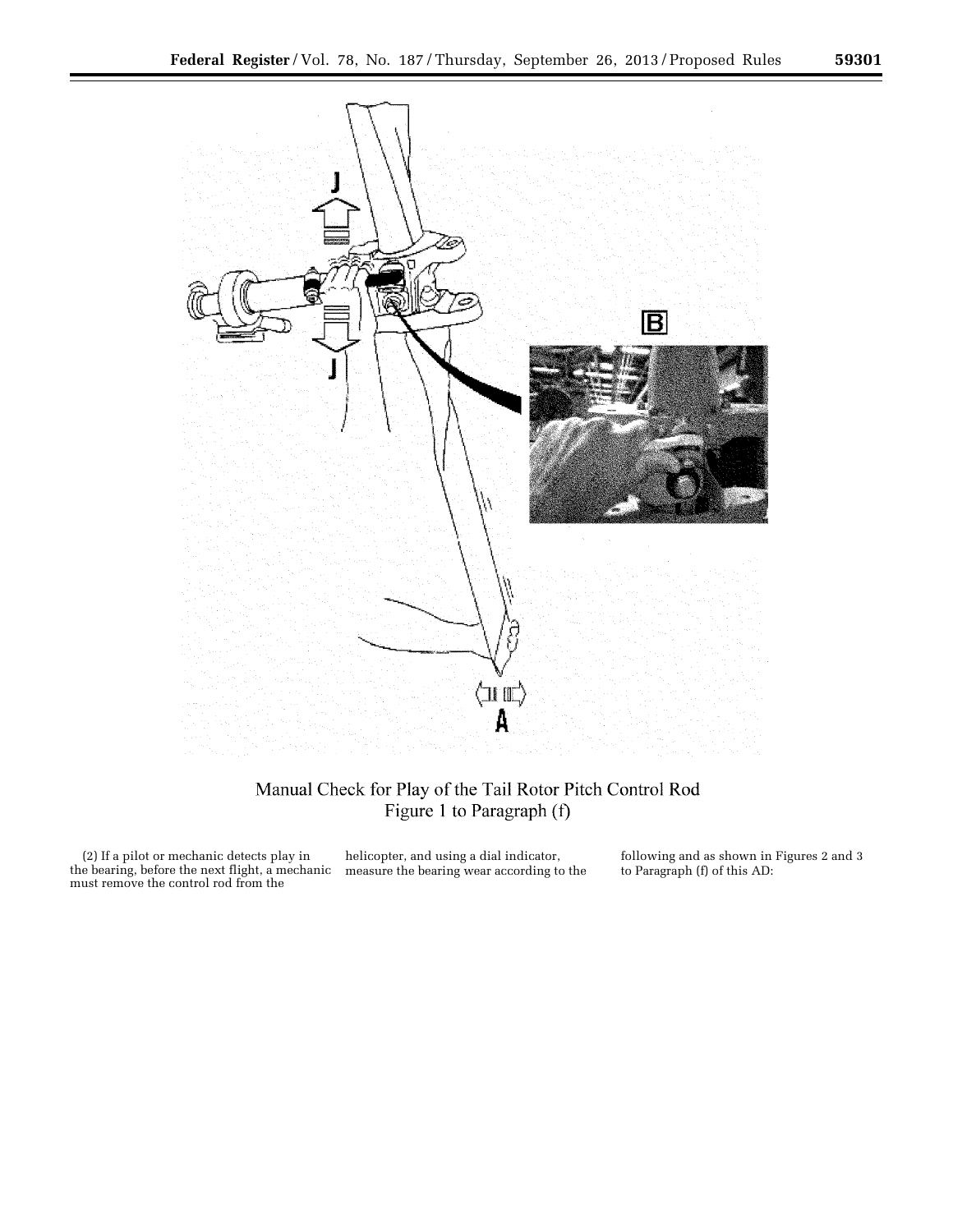۳



Measurement of the Axial Play (A) of the Bearing Figure 2 to Paragraph (f)